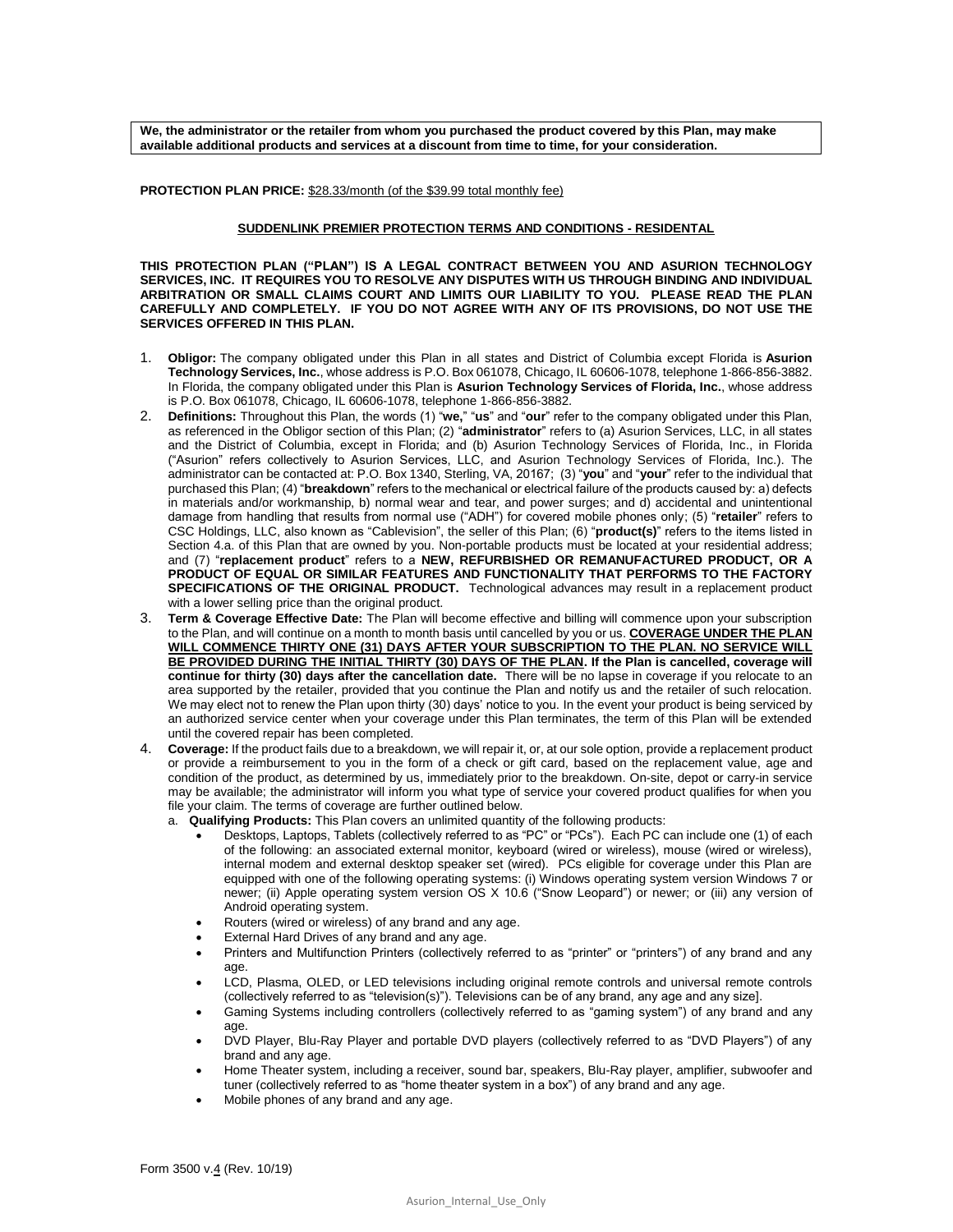- b. **Service Fee:** In the event that one of the following products: PCs, Routers, External Hard Drives, television(s), DVD Players, gaming systems, home theater system in a box, and mobile phones requires service, you will be required to pay a non-refundable service fee in the amount of \$89.00, plus applicable taxes**.** The service fee must be paid and received in advance of the service being provided and may be paid with a valid credit card. A service fee will not be charged for the repair or replacement of a remote control, game controller, monitor, keyboard, mouse, modem, or external wired speakers however, the costs associated with the repair or replacement of these products will apply toward the aggregate claim limit under the Plan Limits of Liability.
- c. **On-Site Service:** If we determine the product requires on-site service, an adult (18 years or older) must be present during the time of service. You must provide a safe, non-threatening environment for our technicians in order to receive on-site service. Due to environmental or technical requirements, if certain repairs cannot be completed where the product is located and must be repaired at another location, this Plan will cover all shipping and handling costs. Products installed in cabinetry and other types of built-in applications are eligible for service as long as you make the product reasonably accessible to the service provider. We are not responsible for dismantling or reinstallation of furniture or fixed infrastructures when removing or reinstalling repaired or replaced products into furniture or cabinetry. Non-original parts may be used for repair of the product.
- d. **Repair Depot Service**: If we determine the product will not be serviced on-site, it will be shipped to a designated repair depot location for service. We will send you a prepaid shipping label and instructions for shipping your product to our authorized service center. Standard shipping costs are covered by the Plan. Non-original parts may be used for repair of the product.
- e. **Replacement Products:** If we opt to provide you a replacement product under the Plan, we reserve the right to retain ownership of the original product. At our sole discretion, we may require that you return or send pictures of the failed product to our designated repair depot location as a condition to receiving your replacement product or reimbursement. Standard shipping costs associated with the return of the product will be paid by us.
- 5. **If Your Product Needs Service:** In the event your product experiences a breakdown, thirty-one (31) days after subscription to the Plan you may file a claim by calling 1-844-816-2680, 8AM -11Pm ET Monday-Friday and 9AM – 6PM ET Saturday-Saturday. **You must file your claim prior to having service; all repairs or replacements must be authorized in advance. Unauthorized repairs or replacements may not be covered.** When your product requires service, your product may be subject to a service fee for each claim filed. We may require you to fill out a claim facilitation form prior to receiving repairs or replacement or reimbursement for your product. You may also be required to produce a State or Federal issued photo identification, other than a professional or student license or I.D., as a condition to receiving a repair or replacement or reimbursement. Any abuse of the Plan by you, including but not limited to seeking replacement of a product not belonging to you, may result in termination of the Plan upon notice. The cost of the replacement product cannot exceed the available balance of funds under the aggregate claim limit. Repaired or replaced products which are not covered by a manufacturer's warranty are warranted by us for ninety (90) days from the date of product receipt by you. In the event that the product fails to function properly during such ninety (90) days, we will repair or replace the product at no cost to you. Such services related to the execution of the replacement product warranty will not be charged against your aggregate claim limit under the Plan. All claims under this Plan must be reported to us within thirty (30) days after coverage under this Plan terminates; this 30-day limit does not limit the 90-day warranty on products repaired under this Plan.
- 6. **Plan Limits of Liability:** Under the Plan, claims cannot exceed the per claim limit which is the current market value of the product and the aggregate limit of this Plan of five thousand dollars (\$5,000.00). In addition, the claims made cannot exceed the aggregate limit of this Plan of five thousand dollars (\$5,000.00) per 12-months rolling period which commences on the date of your first claim. We will be responsible for informing you, at the time of the claim, if you have reached the five thousand dollars (\$5,000.00) aggregate claim limit. The cost of any repairs shall be equal to the market retail value of parts and labor charges for repairing the product, as determined at our sole discretion, provided that the cost for any repair shall not exceed the remaining balance of the aggregate limit. In the event that you reach the 12-month aggregate claim limit for claims five thousand dollars (\$5,000.00) and the product requires additional repairs, we will provide you with information on how to get the product repaired; however, we will not be responsible for any costs related to these repairs.
- 7. **Your Responsibilities:** Please retain these terms and conditions for your records. The product must be in good working condition prior to your Plan subscription. You must follow the instructions that are in the owner's manual for proper use, care and maintenance of the product. Failure to follow the manufacturer's maintenance and service guidelines may result in the denial of coverage under this Plan. We strongly recommend (but do not require as a condition of this Plan) the regular back up of data and software. It is important that you back up all data files on your product prior to the commencement of service; repairs to your product may result in the deletion of such data files.
- 8. **Payment:** The monthly rate for the Plan was provided to you at the time you subscribed to the Plan and is also listed at the top of this Plan. You agree to pay all monthly charges, plus all applicable taxes, which shall be billed on a monthly basis on the bill provided by the retailer. Non-payment by you will result in cancellation of the Plan.
- 9. **Insurance Securing this Plan:** This Plan is not an insurance policy. Under this Plan, Our obligations in AL, AR, CA, CO, CT, DC, FL, GA, HI, IL, IN, KY, MA, ME, MN, MO, MT, NC, NH, NJ, NV, OK, OR, SC, TX, UT, VT, VA, WA, WI, and WY are insured under an insurance policy issued by Allianz Global Risks US Insurance Company, 225 W. Washington Street, Suite 1800, Chicago, IL 60606. If We fail to act on Your claim within sixty (60) days, or if we become insolvent or otherwise financially impaired You may contact Allianz Global Risks US Insurance Company directly at 1-888-466-7883 to report your claim. In NY our obligations under this Plan are insured under an insurance policy issued by Fireman's Fund Insurance Company, 225 W. Washington Street, Suite 1800, Chicago, IL 60606. If We fail to act on Your claim within sixty (60) days, or if we become insolvent or otherwise financially impaired You may contact Fireman's Fund Insurance Company directly at 1-888-466-7883 to report your claim.
- 10. **Exclusions – What Is Not Covered: This Plan does not cover the following:**
	- **a. Products with pre-existing conditions at the time of your subscription to the Plan;**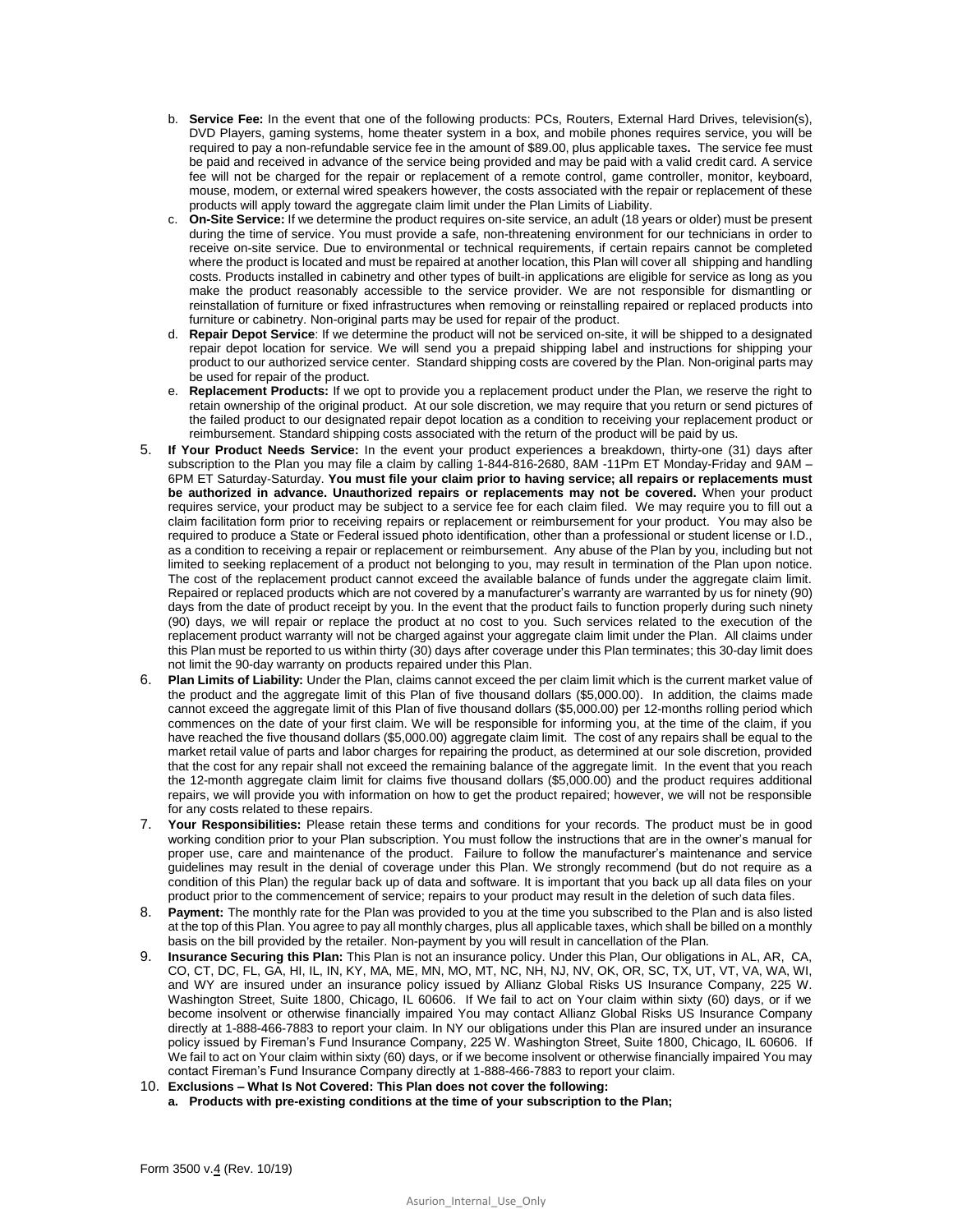- **b. Cosmetic defects, damage to or failures of non-operational components that do not inhibit the proper operation and performance of the product such as but not limited to: appearance parts; broken hinges; cracked cases; decorative finishing; finish defects; handles; nonfunctional plastic; trim; accessories; attachments;**
- **c. Unintentional or accidental damage from handling that results from normal use of the product ("ADH") unless you have enrolled in a Plan that includes ADH coverage for specific devices;**
- **d. Breakdown or costs resulting from: improper installation or setup; use in any combinations not approved in the manufacturer's specifications; unauthorized modifications, alterations, repairs or repair personnel;**
- **e. Consequential or incidental damages, including but not limited to: loss of use; loss of business; loss of profits; loss of data; down-time and charges for time and effort;**
- **f. Failure, inoperability, or disruption of any product or product functions due to any design flaw or systemic manufacturing defect;**
- **g. Failures, damage or loss caused by any physical force external to the product, whether accidental (excluding those products as outlined in the Definitions section) or intentional, including but not limited to: any disaster, whether natural (acts of God) or man-made, whether local or catastrophic; abuse; acts of war; civil disorders; corrosion; dirt; mold; dust; earthquake; fire; hail; insects or other animals; liquid immersion; malicious mischief; misuse; negligence; nuclear accident; riot; rust; sand; smoke; storm; terrorist attack; vandalism; wind;**
- **h. Costs associated with installation or uninstallment of any product;**
- **i. Burned-in images and pixel failure within designed specifications or that do not materially alter the product's functionality;**
- **j. Products that are not owned by you, leased and rented products, or products that are not customarily located in your specified residence;**
- **k. Loss or damage to the product either while in storage or in the course of transit, delivery, or redelivery, except where the loss or damage occurs while your product is located at our designated repair depot;**
- **l. Normal periodic or preventative maintenance, inspections, cleaning, or tune-ups; minor adjustments and settings outlined in the product owner's manual that the user can perform; costs related to any service request which results in customer education or no problem found;**
- **m. Products whose serial number has been altered or removed;**
- **n. Products located outside the United States;**
- **o. Repair or replacement covered by a manufacturer recall in effect at the time of the breakdown;**
- **p. Support or repairs to software; loss or damage to software due to any cause; including but not limited to: computer virus; worm; Trojan programs; adware, spyware, firmware or any other software program;**
- **q. Data or software of any kind that is deleted or damaged during a repair or replacement under this Plan;**
- **r. Special, indirect, or consequential damages or losses;**
- **s. Theft or loss of the product;**
- **t. Special needs accessories including, but not limited to: handset boosters; visual ring indicators; and the like;**
- **u. Parts intended for periodic replacement including but not limited to: batteries; lamps; and bulbs;**
- **v. PCs that do not have administrator's permissions. Covered PCs must be able to upload and download software; and**
- **w. Any property owned or provided by the retailer.**
- 11. **Renewal:** This Plan automatically renews from month to month until cancelled.
- 12. **Transfer:** This Plan is not assignable or otherwise transferable to another party.
- 13. **Cancellation:** This Plan is provided on a month-to-month basis and may be cancelled by you at any time for any reason by notifying the retailer by calling 1-877-794-2724. This Plan may be cancelled by us or the administrator for any reason by notifying you in writing at least thirty (30) days prior to the effective date of cancellation, which notice shall state the effective date and reason for cancellation. If you fail to pay any monthly fee due under this Plan, this Plan will be cancelled immediately without notice. In the event this Plan is cancelled (a) by you within thirty (30) days of when this Plan is sent to you, you shall receive a full refund of the price paid for the Plan, less any claims that have been paid or repairs that have been made; or (b) by you after thirty (30) days of when this Plan is sent to you, or by us or the Administrator at any time, you will receive a refund equal to one hundred percent (100%) of the unearned pro rata premium, less any claims that have been paid or repairs that have been made. For residents of AL, AR, CA, CO, DC, HI, MA, MD, ME, MN, MO, NJ, NM, NV, NY, SC, TX, WA, WI and WY, and any other jurisdictions as required by law, any refund owed and not paid or credited within thirty (30) days of cancellation, shall include a ten percent (10%) penalty per month. Upon any termination or cancellation by you, us or the administrator, you will have coverage provided, at no cost, for an additional thirty (30) days after the date of termination or cancellation of this Plan. All claims under this Plan must be reported to us within thirty (30) days after cancellation of the Plan.
- 14. **Changes to the Plan:** WE MAY CHANGE THE MONTHLY CHARGE FOR THE PLAN, OR WE MAY CHANGE THESE TERMS AND CONDITIONS FROM TIME TO TIME UPON THIRTY (30) DAYS' WRITTEN NOTICE TO YOU OR LONGER AS MAY BE REQUIRED BY LAW. SUCH NOTICE MAY BE PROVIDED IN A SEPARATE MAILING OR EMAIL OR BY ANY OTHER REASONABLE METHOD. IF YOU DO NOT AGREE TO THE MODIFIED CHARGES OR TERMS OF THE AGREEMENT, YOU MAY CANCEL THE PLAN BY NOTICE TO US OR THE ADMINISTRATOR AT ANY TIME, IN ACCORDANCE WITH THESE TERMS AND CONDITIONS. THE PAYMENT OF APPLICABLE CHARGES BY YOU, OR A REQUEST FOR SERVICE UNDER THE PLANS, AFTER RECEIVING SUCH NOTICE OF A CHANGE IN THE CHARGES OR OTHER TERMS AND CONDITIONS WILL BE DEEMED TO BE ASSENT BY YOU TO THE CHANGE(S) IN THE CHARGES, TERMS OR CONDITIONS.
- 15. **Limitation of Liability:** IN NO EVENT WILL THE PLAN OBLIGOR OR ADMINISTRATOR BE LIABLE FOR INDIRECT, INCIDENTAL OR CONSEQUENTIAL DAMAGES INCLUDING BUT NOT LIMITED TO PERSONAL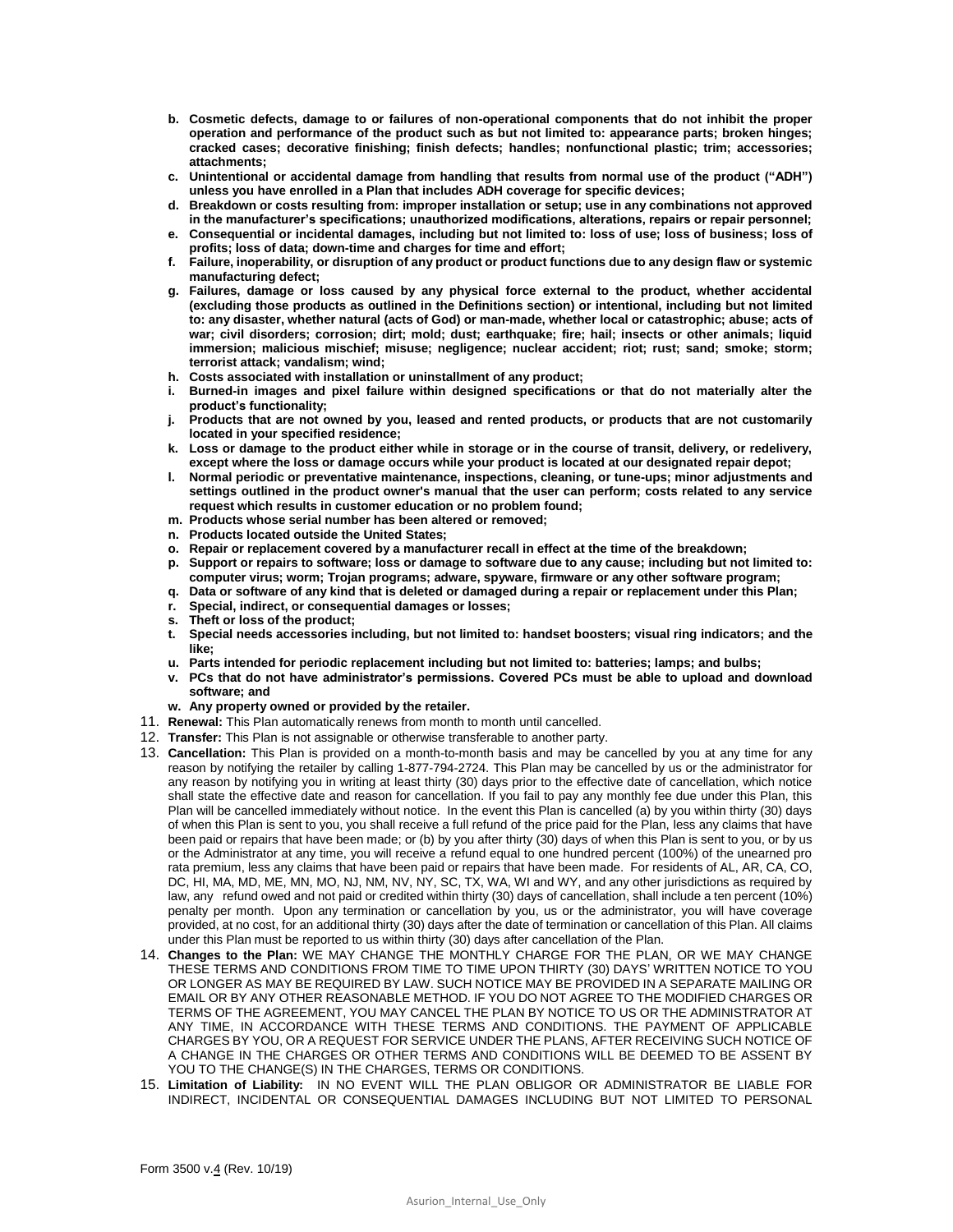INJURIES OR LOSS OF INCOME ARISING OUT OF OR CONNECTED TO THE PROVISION OF THE PLAN, REPAIR OR REPLACEMENT OF PRODUCTS UNDER THE PLAN AND CAUSED BY NEGLIGENCE, ERROR, MISTAKE OR OMISSION ON THE PART OF THE PLAN OBLIGOR OR ADMINISTRATOR OR THEIR RESPECTIVE EMPLOYEES, AGENTS OR SUBCONTRACTORS.

- 16. **Force Majeure:** We shall not be held responsible for any delay or failure in performance of any part of this Plan to the extent that such delay or failure is caused by fire, flood, explosion, war, strike, embargo, government requirement, regulatory agency requirement civil or military authority, acts of God, or other similar causes beyond our control.
- 17. **Non-waiver:** Our failure in any circumstance to require strict adherence to any term or condition set forth herein shall not be deemed a waiver by us of any such term or condition under any other circumstance or of any other term or condition set forth herein.
- 18. **Arbitration Agreement: For the purpose of this Arbitration Agreement (referred to hereinafter as the "A.A.") only, references to "we" and "us" also include (1) the respective parents, subsidiaries, affiliates, service contract insurers, agents, employees, successors and assigns of the Plan Obligor and Administrator, as defined above; and (2) the retailer and its wholly owned subsidiaries, affiliates, agents, employees, successors and assigns.**

Most of your concerns about the Plan can be addressed simply by contacting us at 1-844-816-2680. In the event we cannot resolve any dispute with you, **YOU AND WE AGREE TO RESOLVE THOSE DISPUTES THROUGH BINDING AND INDIVIDUAL ARBITRATION OR SMALL CLAIMS COURT INSTEAD OF THROUGH COURTS OF GENERAL JURISDICTION. YOU AND WE AGREE TO WAIVE THE RIGHT TO A TRIAL BY JURY AND WAIVE THE RIGHT TO PARTICIPATE IN CLASS ACTIONS OR OTHER REPRESENTATIVE PROCEEDINGS.** 

This A.A. shall survive termination of this Plan and is governed by the Federal Arbitration Act. This A.A. shall be interpreted broadly, and it includes any dispute you have with us that arises out of or relates in any way to this Plan or the relationship between you and us, whether based in contract, tort, statute, fraud, misrepresentation or otherwise. However, this A.A. does not preclude you from bringing an individual action against us in small claims court or from informing any federal, state or local agencies or entities of your dispute. They may be able to seek relief on your behalf.

To initiate arbitration, send a written Notice of Claim by certified mail to: Legal Department, P.O. Box 110656, Nashville, TN 37122-0656. The Notice must describe the dispute and relief sought. If we do not resolve the dispute within thirty (30) days of receipt of the Notice, you may start an arbitration with the American Arbitration Association ("AAA"). You can contact the AAA and obtain a free copy of their rules and forms at [www.adr.org](http://www.adr.org/) or 1-800-778-7879. We will reimburse you for a filing fee paid to the AAA, and if you are unable to pay a filing fee, we will pay it if you send us a written request.

The arbitration shall be administered by the AAA in accordance with the Consumer Arbitration Rules ("Rules"). The arbitrator is bound by the terms of this A.A. and shall decide all issues, with the exception that issues relating to the enforceability of this A.A. may be decided by a court. If your dispute is for \$25,000 or less, the arbitration will be conducted by submitting documents to the arbitrator, unless you request an in-person or telephonic hearing or the arbitrator decides that a hearing is necessary. If your dispute is for more than \$25,000, the right to a hearing will be determined by the Rules. Unless otherwise agreed, any hearing will take place in the county or parish of your mailing address. We will pay all filing, administration and arbitrator fees for any arbitration, unless your dispute is found by the arbitrator to have been filed for the purpose of harassment or is patently frivolous. In that case, the Rules govern payment of such fees.

The arbitrator shall issue a decision including the facts and law supporting it. If the arbitrator finds in your favor and issues a damages award that is greater than the value of the last settlement we offered or if we made no settlement offer and the arbitrator awards you any damages, we will: (1) pay you the amount of the damages award or \$7,500.00, whichever is greater; and (2) pay the attorney's fees and expenses, if any, you reasonably incurred in the arbitration. While that right to fees and expenses is in addition to any right you may have under applicable law, you may not recover duplicate awards of fees and expenses. We waive any right we may have under applicable law to recover attorney's fees and expenses from you if we prevail in the arbitration.

If you seek declaratory or injunctive relief, that relief can be awarded only to the extent necessary to provide you relief. **YOU AND WE AGREE THAT EACH PARTY MAY BRING CLAIMS AGAINST THE OTHER ONLY IN AN INDIVIDUAL CAPACITY AND NOT IN A PURPORTED CLASS ACTION, CLASS ARBITRATION OR REPRESENTATIVE PROCEEDING.** Unless you and we agree otherwise, the arbitrator may not consolidate your dispute with any other person's dispute and may not preside over any form of representative proceeding. If this specific provision is found to be unenforceable, then the entirety of this A. A. shall be null and void.

## **If You Reside In One Of The Following States, These Provisions Apply To You:**

## **State Variations**

The following state variations shall control if inconsistent with any other terms and conditions:

**Arizona Residents:** If your written notice of cancellation is received prior to the expiration of the monthly term, we will not deduct the cost of any claims that have been paid or repairs that have been made from your refund. The preexisting condition exclusion does not apply to conditions occurring prior to the sale of the consumer product by the retailer, its assignees, subcontractors and/or representatives or to any conditions that the Obligor or retailer knew or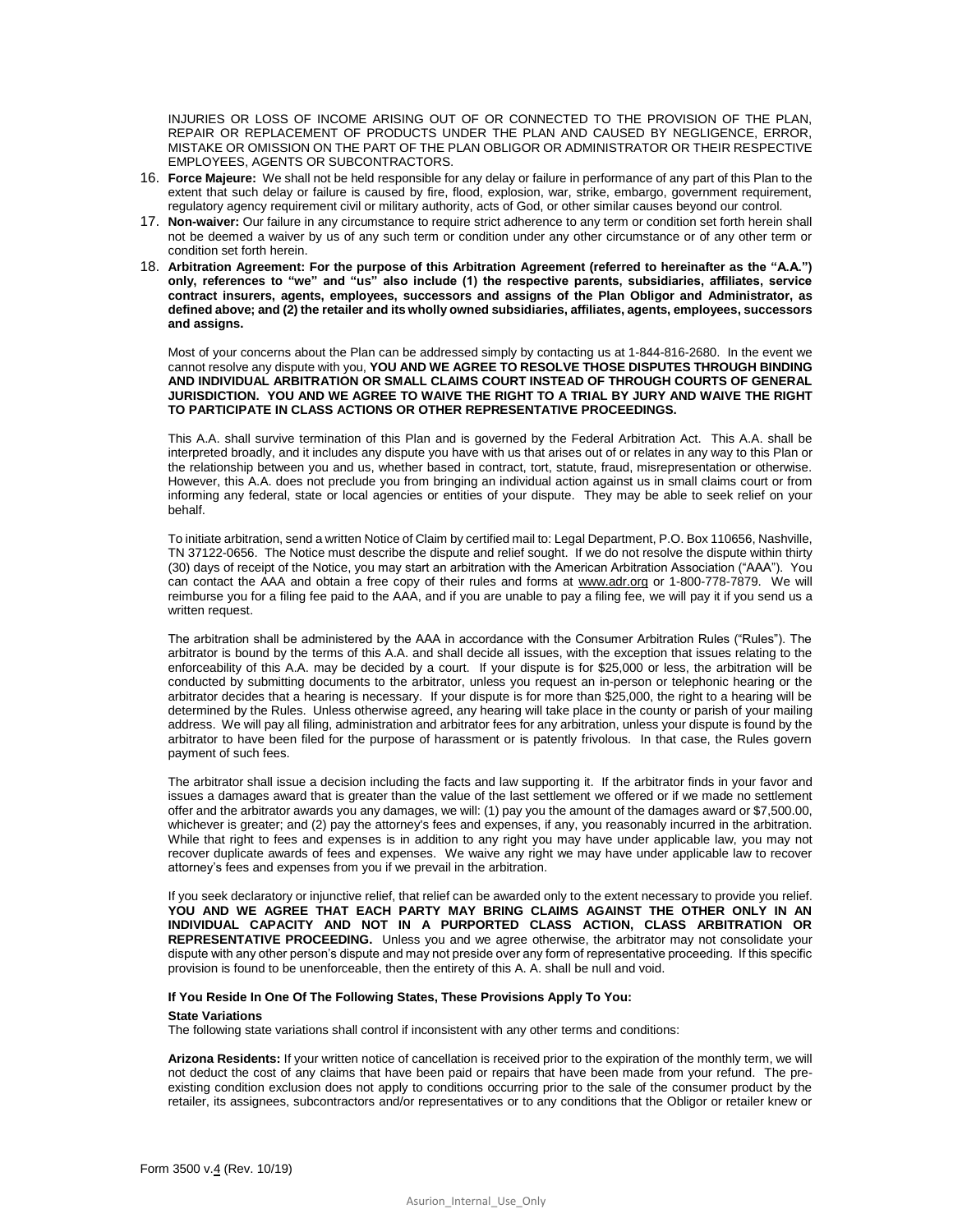reasonably should have known. The Arbitration Agreement of this Plan does not preclude you from contacting the Consumer Protection Division of the A.D.O.I. Item (d) of section 10. **EXCLUSIONS- WHAT IS NOT COVERED** is deleted and replaced with the following: **"Breakdown or costs resulting from: improper installation or setup; use in any combinations not approved in the manufacturer's specifications; unauthorized modifications, alterations, repairs or repair personnel while owned by you;"**

**California Residents:** For all products other than home appliances and home electronic products, the Cancellation provision is amended as follows: If you cancel this Plan within sixty (60) days of receipt of this Plan, you will receive a full refund, less the cost of any claims that have been paid or repairs that have been made. If you cancel this Plan after sixty (60) days, you will receive a pro rata refund, less the cost of any claims that have been paid or repairs that have been made. Registration of this Plan is required. You may register the products to be covered by the Plan at any time during the coverage period. To perform this registration or to change and/or updates the list of covered products, please go online to hub.asurion.com/registration and complete the registration form as directed.

**Connecticut Residents:** In the event of a dispute with us or the administrator that cannot be resolved, you may contact The State of Connecticut, Insurance Department, P.O. Box 816, Hartford, CT 06142-0816, Attn: Consumer Affairs. The complaint must contain a description of the dispute, the purchase price of the product, the cost of repair of the product and a copy of the Plan.

**Florida Residents:** The rate charged for this Plan is not subject to regulation by the Florida Office of Insurance Regulation.

**Georgia Residents:** We may only cancel this Plan before the end of its monthly term on the grounds of fraud, material misrepresentation, or failure to pay consideration due therefore. The cancellation shall be in writing and shall conform to the requirements of Official Code of Georgia Annotated ("O.C.G.A.") 33-24-44. If this Plan is cancelled prior to the expiration of its term, we will not deduct the cost of any claims that have been paid or repairs that have been made from your refund. This Plan excludes coverage for incidental and consequential damages and pre-existing conditions only to the extent such damages or conditions are known to you or reasonably should have been known to you. As stated in the Arbitration Agreement of this Plan, either party may bring an individual action in small claims court. The Arbitration Agreement provision of this Plan does not preclude you from bringing issues to the attention of federal, state, or local agencies or entities of your dispute. Such agencies or entities may be able to seek relief on your behalf. You and we agree to waive the right to a trial by jury and to participate in class actions, class arbitrations or other similar proceedings. Nothing contained in the arbitration provision shall affect your right to file a direct claim under the terms of this Plan against Allianz Global Risks US Insurance Company pursuant to O.C.G.A. 33-7-6.

**Nevada Residents**: If the Plan is cancelled, we will not deduct the cost of any claims that have been paid or repairs that have been made from your refund. If we fail to pay the cancellation refund as stated in the Cancellation section of this Plan, the penalty will be ten percent (10%) of the purchase price for each thirty (30) day period or portion thereof that the refund and any accrued penalties remain unpaid. If this Plan has been in force for a period of seventy (70) days, we may only cancel before the expiration of the Plan term due to the following reasons: 1) You engage in fraud or material misrepresentation in obtaining this Plan or in filing a claim for service under this Plan; 2) You commit any act, omission, or violation of any terms of this Plan after the effective date of this Plan which substantially and materially increases the service required under this Plan; or 3) any material change in the nature or extent of the required service or repair, including unauthorized service or repair, which occurs after the effective date of this Plan and causes the required service or repair to be substantially and materially increased beyond that contemplated at the time this Plan was purchased or last renewed. The following is added to Item d. in Section 10. **Exclusions- What Is Not Covered**: "If the product is modified or altered without our authorization, we will only provide applicable coverage that is not related to the unauthorized modification or alteration or any breakdowns arising therefrom, unless such coverage is otherwise excluded by the Plan." Contact us at 1-844-816-2680 with questions, concerns or complaints about this Plan. In the event you do not receive satisfaction under this Plan, complaints or questions about this Plan may be directed to the Nevada Department of Insurance, telephone 1-888-872-3234.

**New Hampshire Residents**: Contact us at 1-844-816-2680 with, questions, concerns, or complaints about the program. In the event you do not receive satisfaction under this Plan, you may contact the State of New Hampshire Insurance Department, 21 South Fruit Street, Suite 14, Concord, NH 03301, telephone number: 1-603-271-2261. The Arbitration Agreement provision of this Plan is subject to RSA 542.

**New Mexico Residents**: If this Plan has been in force for a period of seventy (70) days, we may not cancel before the expiration of the Plan monthly term or one (1) year, whichever occurs first, unless: (1) you fail to pay any amount due; (2) you are convicted of a crime which results in an increase in the service required under the Plan; (3) you engage in fraud or material misrepresentation in obtaining this Plan; (4) you commit any act, omission, or violation of any terms of this Plan after the effective date of this Plan which substantially and materially increase the service required under this Plan; or (5) any material change in the nature or extent of the required service or repair occurs after the effective date of this Plan and causes the required service or repair to be substantially and materially increased beyond that contemplated at the time you purchased this Plan.

**North Carolina Residents**: The purchase of this Plan is not required either to purchase or to obtain financing for the product. We may non-renew, but may only cancel this Plan prior to the expiration of the monthly term for non-payment by you or violation of any of the terms and conditions of this Plan.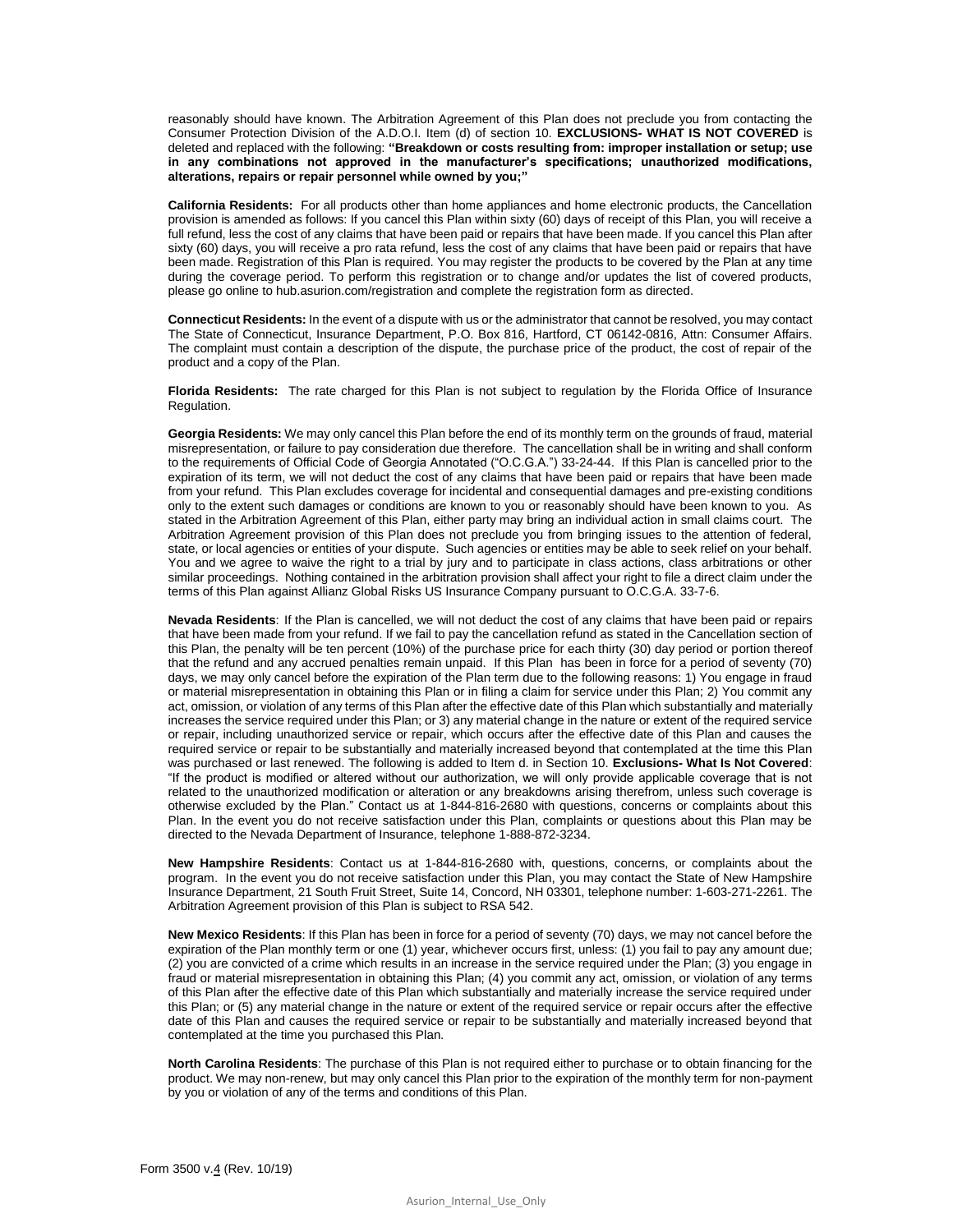**Oklahoma Residents**: Coverage afforded under this Plan is not guaranteed by the Oklahoma Insurance Guaranty Association. Oklahoma service warranty statutes do not apply to commercial use references in this Plan. Oklahoma license number: 44199295.

**Oregon Residents**: The Arbitration Agreement provision of this Plan is replaced with the following: "For the purpose of this Arbitration Agreement, references to "we" and "us" also include the respective parents, subsidiaries, affiliates, service contract insurers, agents, employees, successors and assigns of the Plan Obligor and administrator, as defined above, and the retailer and its wholly owned subsidiaries, affiliates, agents, employees, successors and assigns. Most of your concerns about the Plan can be addressed simply by contacting us at 1-844-816-2680. If we cannot resolve any dispute, you and we may, in a separate agreement, consent to arbitration. YOU AND WE AGREE THAT EACH PARTY MAY BRING CLAIMS AGAINST THE OTHER ONLY IN AN INDIVIDUAL CAPACITY AND NOT AS A CLASS REPRESENTATIVE OR CLASS MEMBER IN ANY PURPORTED CLASS ACTION, CLASS ARBITRATION OR OTHER SIMILAR PROCEEDING. Any arbitration proceedings shall be conducted within the state of Oregon."

**South Carolina Residents**: Contact us at 1-844-816-2680 with questions, concerns or complaints about the Plan. In the event you do not receive satisfaction under this Plan, complaints or questions about this Plan may be directed to the South Carolina Department of Insurance, P.O. Box 100105, Columbia, SC 29202-3105, 1-800-768-3467.

**Texas Residents**: If you purchased this Plan in Texas, unresolved complaints concerning us or questions concerning our registration may be addressed to the Texas Department of Licensing and Regulation, P.O. Box 12157, Austin, TX 78711, telephone number 1-512-463-6599 or 1-800-803-9202. You may apply for reimbursement directly to the insurer if a refund or credit is not paid before the forty-sixth (46th) day after the date on which the Plan is returned to the provider. Texas license number: 116.

**Utah Residents**: **NOTICE. This Plan is subject to limited regulation by the Utah Insurance Department. To file a complaint, contact the Utah Insurance Department. Coverage afforded under this Plan is not guaranteed by the Utah Property and Casualty Guaranty Association**. The second sentence in Section 13. Cancellation is replaced with the following: "This Plan may be cancelled by us or the administrator prior to the expiration of the monthly term for: (i) material misrepresentation or substantial breaches of contractual duties, conditions, or warranties, by notifying you in writing at least thirty (30) days prior to the effective date of cancellation; or (ii) for nonpayment of premium by notifying you in writing at least ten (10) days prior to the effective date of cancellation. Such cancellation notifications shall state the effective date and reason for cancellation." If emergency service is required outside the designated hours, the consumer may seek service and be reimbursed, provided the service performed is covered by the Plan. Failure to notify within the prescribed time will not invalidate the claim if you can show that notification was not reasonably possible.

**Virginia Residents:** Contact us at 1-844-816-2680 with questions, concerns or complaints about the program. In the event you do not receive satisfaction under this Plan within 60 days after your request, you may contact the Virginia Department of Agriculture & Consumer Services, Office of Charitable & Regulatory Programs to file a complaint.

**Washington Residents**: If we fail to act on your claim, you may contact Allianz Global Risks US Insurance Company at 1-888-466-7883. You are not required to wait sixty (60) days before filing a claim directly with Allianz Global Risks US Insurance Company.

**Wisconsin Residents**: **THIS CONTRACT IS SUBJECT TO LIMITED REGULATION BY THE OFFICE OF THE COMMISSIONER OF INSURANCE.** We may only cancel this Contract before the end of the agreed contract term on the grounds of nonpayment, a material misrepresentation made by you to us, or a substantial breach of duties by you relating to the product or its use. The Arbitration Agreement provision of this Contract is amended as follows: **(1) TO RESOLVE DISPUTES, YOU MAY CHOOSE EITHER BINDING ARBITRATION, PURSUANT TO THE ARBITRATION AGREEMENT PROVISION OF THIS CONTRACT, OR SMALL CLAIMS COURT. BY AGREEING TO THIS CONTRACT, YOU AND WE WAIVE THE RIGHT TO HAVE DISPUTES RESOLVED THROUGH COURTS OF GENERAL JURISDICTION, THE RIGHT TO TRIAL BY JURY, AND THE RIGHT TO PARTICPATE IN CLASS ACTIONS OR OTHER REPRESENTATIVE PROCEEDINGS;** and (2) the phrase, "and is governed by the Federal Arbitration Act." in the first sentence of third paragraph is deleted in its entirety.

**Wyoming Residents**: The Arbitration Agreement provision in this Plan is replaced with the following: "If there are disputes between you and us that are not resolved by negotiations, you and we may in a separate written agreement voluntarily consent to arbitration. Any arbitration proceedings shall be conducted within the state of Wyoming." For the purpose of this arbitration agreement, references to "we" and "us" include the Plan obligor and administrator, as defined above, and their respective parents, subsidiaries, affiliates, service contract insurers, agents, employees, successors and assigns; and (2) the retailer and its wholly owned subsidiaries, affiliates, agents, employees, successors and assigns.

Administered by: Asurion Services, LLC P.O. Box 1340 • Sterling, VA 20167 • 1-844-816-2680 © 2019 Asurion, LLC All rights reserved.